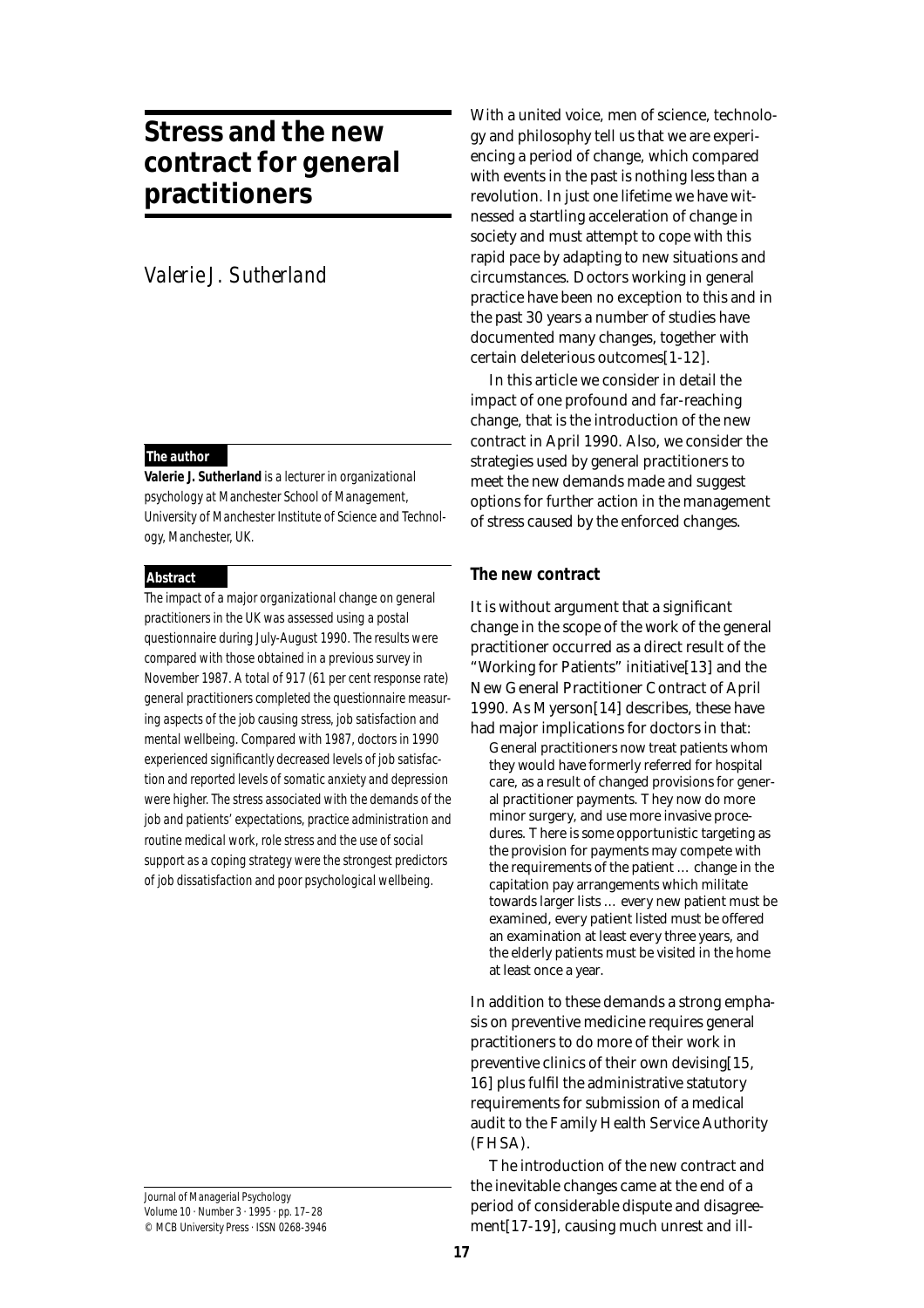Journal of Managerial Psychology Volume 10 · Number 3 · 1995 · 17–28

feeling in general practice. It also had the result of directing often ill-informed media and public opinion and criticism towards general practice, thereby adversely affecting doctor-patient relationships at a time when they needed extra help and consideration in adjusting to the change imposed.

## **Identifying stress among general practitioners prior to the introduction of the new contract**

Studies conducted prior to the introduction of the new contract provide some insight on the sources of pressure and stress among doctors in general practice. For example, Porter *et al.*[9] studied the relationships between workload, stress, job performance and quality of care in three group practices in Edinburgh. An in-depth study of 18 doctors provided detailed information about the allocation of time and consultation rates: during 66 surgery sessions this averaged seven patients per hour (range  $= 3.8$  to 11.5). Direct patient care accounted for 83 per cent of the allocated time (excluding night work and weekend working) and consultation rate was associated with the report of perceived pressure at work. The implications of this for patient care and satisfaction were revealed in a study by Morrell *et al.*[6]. In over 780 surgery sessions, booked at five-minute intervals, compared with seven-and-a-half or ten-minute intervals, the doctors spent less face-to-face time with patients and identified fewer problems, and the patients were less satisfied with the consultation. Grol *et al.*[20] observed associations between the degree of job satisfaction and performance among general practitioners. Negative feelings about work, tension, frustration and time pressures were related to a tendency not to provide patients with explanations and with a high rate of prescription, whereas positive feelings about work (satisfaction and feeling at ease) were associated with a more open approach to patients and more attention to the psychosocial aspects of complaints.

In an attempt at a systematic identification of sources of stress among general practitioners, Makin *et al.*[4] conducted a series of interviews in a pilot study and then in a follow-up survey administered postal questionnaires to a large UK national sample (*n* = 1,817) of doctors working in group practice[2]. Thirty-eight potential sources of

stress were rated on a five-point scale and analysed to identify common themes or patterns of stress. Six such factors emerged, namely demands of the job and patients' expectations; interruptions; practice administration; work and home interface and social life; dealing with death and dying; and medical responsibilities for friends and relatives.

In terms of outcomes, that is, the manifestations of exposure to stress, Cooper *et al.*[2] observed that woman doctors were significantly more job satisfied than male general practitioners. Satisfactions were greatest with the intrinsic features of the job, that is the amount of freedom, autonomy and variety of work; but the least satisfaction was expressed towards the extrinsic factors, such as the hours of work and rate of pay. The demands of the job, the home-work interface, interruptions and practice administration were the strongest predictors of job dissatisfaction among general practitioners during November 1987. Three scales of the Crown-Crisp Experiential Index were used to measure levels of anxiety, depression and somatic anxiety among this group. Compared with the general population norm, women doctors had significantly better (lower) scores on all three dimensions, whereas the male doctors were significantly more anxious than the general population. Stressor predictors of poor mental wellbeing included interruptions at work and home, practice administration, job demands and patients' expectations and the work/home interface. It was noted at the time of this survey that the stressors tended to be associated with social and/or managerial skills rather than technical skills and these could be developed by training.

## **Identification of stress following the introduction of the new contract**

It was suggested by Sutherland and Cooper[21] that the new contract may have reduced general practitioners' perceptions of autonomy at work (i.e. freedom of action and autonomy in decision making). If this assumption was proved correct, the demands of the job (that is, the high workload and responsibility for others, which has already been well documented) would also be perceived as more stressful. Karasek[22] describes this as a "strain" job, rather than an "active" job. It was also suggested that the new contractual requirements may have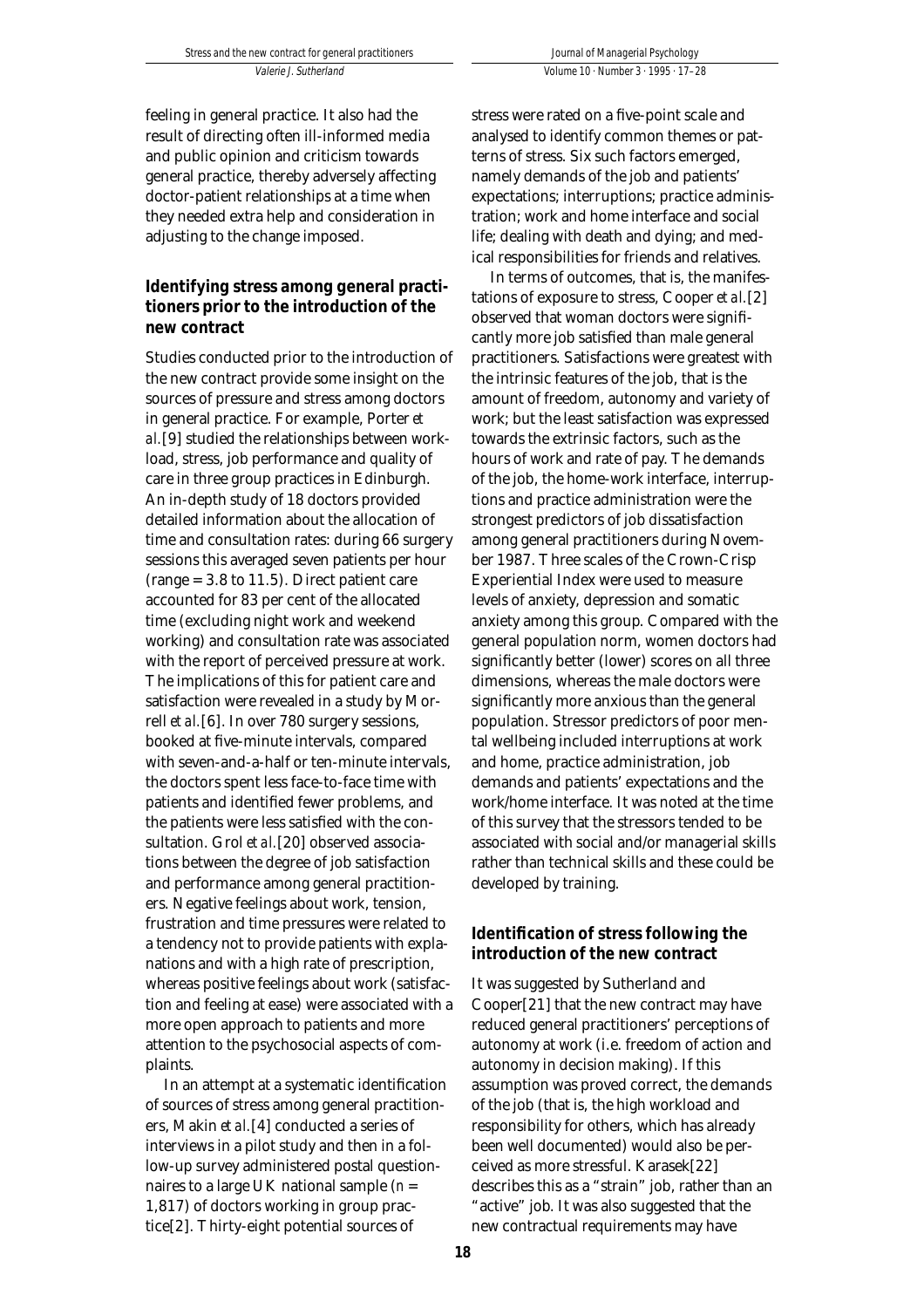forced doctors to regard medicine more as a business venture than a vocation. Thus, the general practitioner would be faced with the strains of meeting and balancing new role demands. Indeed, it is also suggested that general practitioners are also required to work as part of multidisciplinary teams with other professionals[23]. Efficient and effective team working takes time and effort and doctors have received little formal team-work training. It would seem, therefore, that these changes in the ways of working, resulting from the introduction of the new contractual arrangements, have produced a profession which is characterized by constant financial constraints, ever-demanding patients, a high level of practice administration duties (including being on call and night working), and the element of uncertainty in a highly visible arena (fear of making mistakes, needing "to be sure")[2,24].

To examine the impact of the introduction of the new contract a stress audit was conducted. This cross-sectional survey would enable us to compare the results with those obtained by Cooper *et al.* in 1987[2] and to examine sources of stress among this occupational group, prior to the introduction of stress management interventions. Ultimately, the objectives are to tackle stress at the level of the individual (to cure symptoms of exposure to stress and help the individual to cope more effectively with the strains and pressure of the job), and at the organizational level (to minimize or eliminate sources of stress by changing systems and practices; thus this aims to prevent the damaging consequences of stress)[25]. This approach to stress management acknowledges that not all stress is bad, nor can it be avoided, because being alive is synonymous with responding to stress[26], since it is necessary for motivation, growth and development. When a source of stress is unmanageable or unwanted (or when a perceived demand exceeds one's perceived ability to cope), a state of stress is said to exist. Thus it is important to distinguish between this form of negative stress, or "distress", and positive stress, known as "eustress"[27].

A four-phase approach is required in order to identify negative stress. First, to recognize the potential stressors that exist; second, to examine individual or person factors that are known to mediate in the stress-response process; next to measure the wellbeing of the population in terms of recognized manifestations of stress, such as physical and psychological ill health, job dissatisfaction and maladaptive coping mechanisms (e.g. alcohol and drug abuse). The final phase is to identify the stressors most strongly associated with negative outcome (e.g. depression, anxiety, alcohol abuse).

## **Sample**

Questionnaire packs and prepaid return envelopes were sent to a random, national sample of 1,500 general practitioners in July and August, 1990. The questionnaires were not anonymous, and those who did not reply within four weeks were reminded by telephone. Confidentiality of individual data was assured by the return of the questionnaires to University of Manchester Institute of Science and Technology: guarantees were given to protect the identity of the respondents and to encourage honesty in reporting. The findings of this survey were compared with the results obtained from 1,817 general practitioners during November 1987. As well as being done at different times of the year, the surveys differed in that the earlier survey was anonymous; it is not known to what extent this may impact on the findings from the two studies.

## **Measures**

#### **Mental health**

This was measured with a shortened version of the Crown-Crisp Experiential Index[28]. Three of the most reliable sub-scales were used, namely free floating anxiety (unease, worry without specific cause), depression (sadness of mood), and somatic anxiety (general fatigue or aches and pains). Each of the sub-scales is composed of eight items (scored 0, 1, or 2) giving a maximum subscale score of 16; a low score is indicative of good health.

#### **Job satisfaction**

Ten items (identified as appropriate to the sample) from the Warr *et al.* job satisfaction scale[29] were used to measure job satisfaction. Each item is rated on a seven-point scale (high score = high satisfaction).

#### **Demographic factors**

Details were obtained about age, sex, partnership, the practice size, full- or part-time work and numbers of surgeries worked from.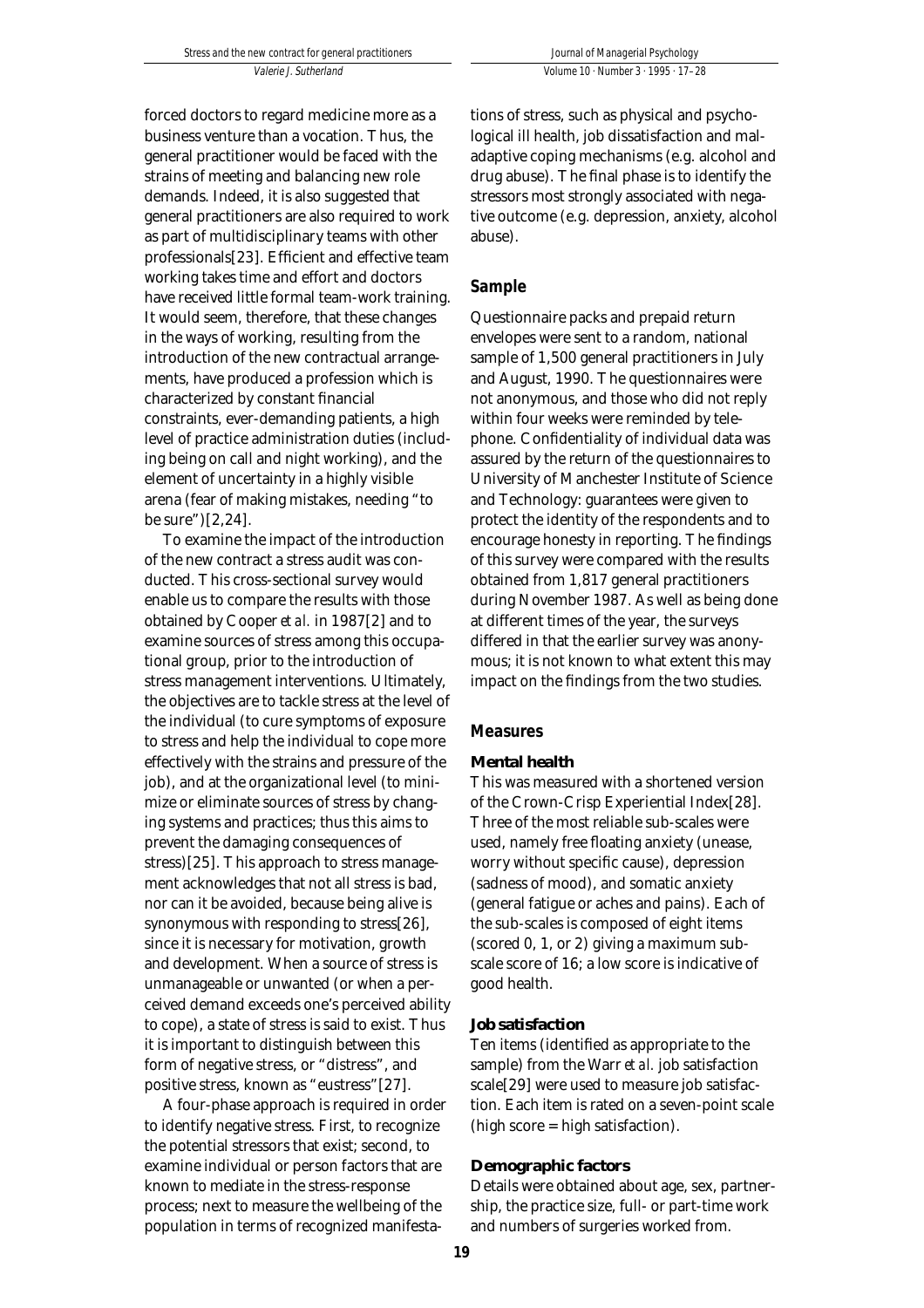## **Personality**

Two personality styles were assessed using the Occupational Stress Indicator (OSI)[30]. Type A coronary-prone behaviour (TAB) was measured with a 14-item questionnaire, using a six-point Likert-type scale (polarity: high score = high TAB). TAB is acknowledged as an indicator of the stress-prone personality, and is an independent risk factor for cardiovascular diseases. This behaviour pattern may be described as highly competitive, unrelenting, hard driving, with a strong sense of time urgency; impatience and restlessness when not working.

## *Locus* **of control (LOC)**

This is an acknowledged style of behaviour which can enhance or mediate in the response to a source of stress. The OSI measure of LOC indicates the degree of "internality" or "externality", which means the extent to which an individual perceives that he/she has control over what happens, the decisions made, and the actions taken in determining events and outcomes. The LOC scale consists of 12 statements which are rated on a sixpoint Likert-type scale, (polarity: low score = internally oriented LOC).

#### **Job stress questionnaire**

Sources of stress were measured in two ways. The 31 stressor item bank developed from interviews conducted by Cooper *et al.*[2] was used. Each item was rated on a five-point scale. Factor analysis revealed six factors:

- (1) Demands of job and patients' expectations:
	- fear of assault during night visits;
	- visiting in extremely adverse weather conditions;
	- adverse publicity by media;
	- increased demand by patients and relatives for second opinion from hospital specialists;
	- no appreciation of your work by patients;
	- worrying about patients' complaints;
	- finding a locum;
	- twenty-four hour responsibility for patients' lives;
	- taking several samples in a short time;
	- unrealistically high expectations by others of your role;
- (2) Interruptions:
	- coping with phone calls during night and early morning;
- night calls:
- interruption of family life by telephone;
- emergency calls during surgery hours;
- home visits:
- dealing with problem patients;
- remaining alert when on call.
- (3) Practice administration and routine medical:
	- hospital referrals and paper work;
	- conducting surgery;
	- practice administration;
	- arranging admissions;
	- working environment (surgery setup);
	- time pressure.
- (4) Home-work interface and social life:
	- demands of your job on family life;
	- dividing time between your spouse and patients;
	- demands of job on social life;
	- lack of emotional support at home, especially from spouse.
- (5) Dealing with death and dying:
	- daily contact with dying and chronically ill patients;
	- dealing with the terminally ill and their relatives.
- (6) Medical responsibility for friends and relatives:
	- friends as patients;
	- relatives as patients.

Factor scores for each respondent were calculated as a precursor to regression analysis (to identify stressor predictors of ill health, etc.). Also, the sources of job pressure scale of the OSI was used to assess levels of stress in six areas of life and work, namely stress intrinsic to the job; one's role at work; career and achievement; relationships with other people; the organizational structure and climate; and the home-work interface. The job pressure scale comprises 61 items which are rated on a six-point Likert-type scale  $(1 = no pressure; 6$ = high pressure; polarity: high score = high pressure). Factors scores were calculated for each of the six stress factors for use in regression analysis.

## **Coping styles**

These were measured using the OSI, which has a 28-item scale to assess how an individual typically copes with stress by utilizing various coping strategies. Six possible sources of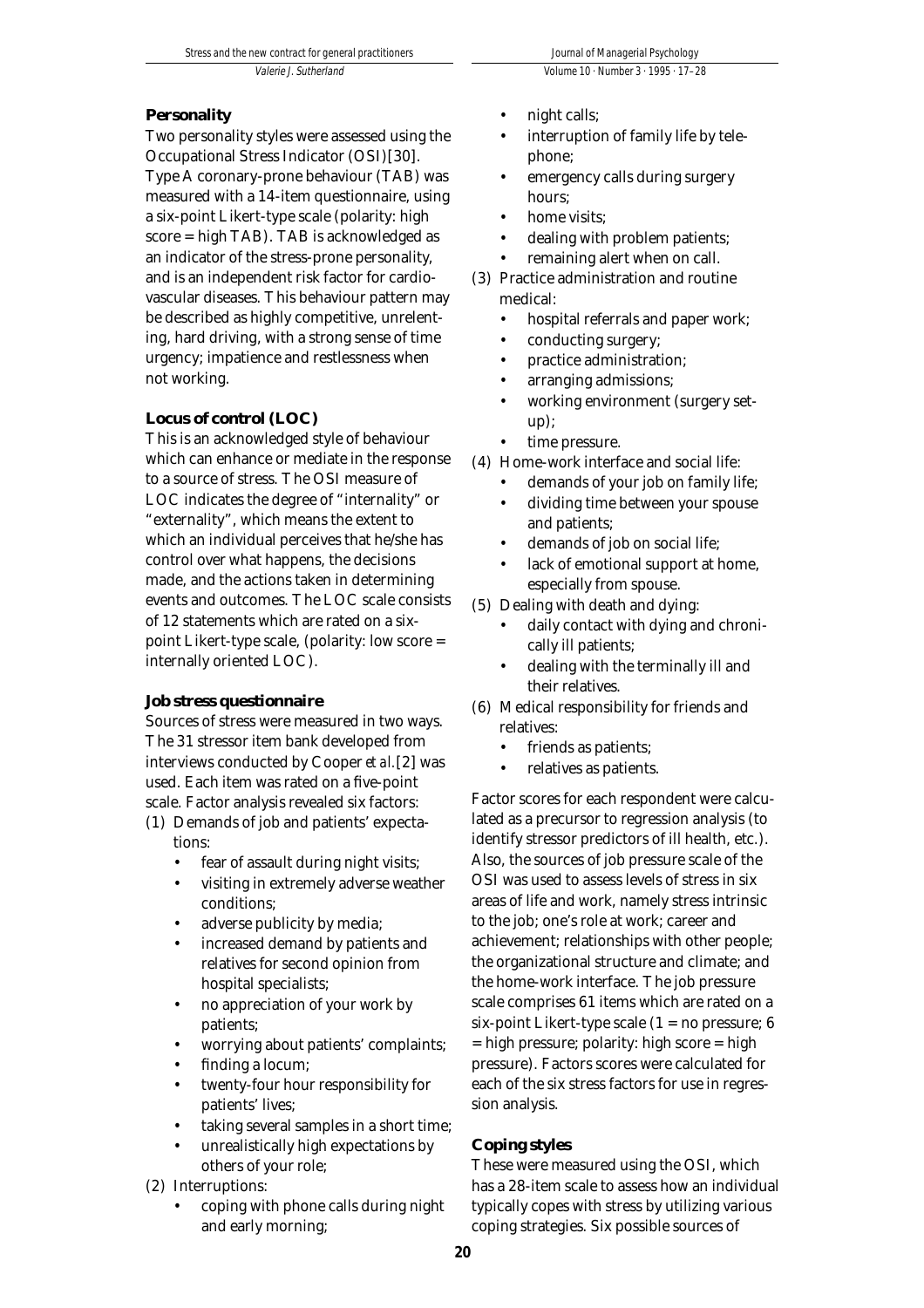Journal of Managerial Psychology

Volume 10 · Number 3 · 1995 · 17–28

**Table I** Demographics

coping are measured: using social support; task-oriented strategies; logic; home-work relationships, time management and involvement. Each item is rated on a six-point scale; high scores indicate high use of that particular sub-scale of coping.

#### **Statistics**

Unpaired student's *t*-tests were used to test normative and gender difference comparisons. The Bonferroni test of inequality was used to minimize the risk of type 1 errors. Although the data were skewed, use of the *t*test is valid because of the large sample size. To analyse the relation between the dependent variables (job satisfaction and mental health) the independent variables (personal and job demographic factors, type A behaviour, *locus* of control, coping styles and stress factors), stepwise multiple regression analysis was used. Interaction between the dependent variables was not considered. In trying to isolate optimal predictors the cut-off point was determined by two criteria:

- (1) that the overall *F* ratio for the equation was significant; and
- (2) that the partial regression coefficient for the individual independent variable being added was at a statistically significant level and explained at least 1 per cent of the variance[31].

#### **Results**

Questionnaires were returned by 1,002 of the 1,500 general practitioners; 917 questionnaires (61 per cent) could be used for statistical analysis. Table I shows that a higher percentage of respondents were women in the 1990 survey than in 1987 (26.5 per cent (243) and 18.9 per cent (343) respectively). This probably reflects the increasing numbers of women entering the profession. A higher percentage of respondents were in the 35-44 age group in 1990 (49.3 per cent (452)) than in 1987 (35.1 per cent (638)). Only 20.7 per cent (190) were aged more than 45 compared with 36.9 per cent (670) in 1987. Thus the respondents in the 1990 survey had a younger profile. In 1990 the average personal NHS size was 1,894 (714 sd), and approximately 30 per cent of doctors stated that they worked from more than one practice surgery.

Table II shows the mean ratings for the 31 job stressor items and comparisons between August 1990 and November 1987. On 25 of

| Variable            | Number (%) in August<br>1990 ( $n = 917$ ) | Number (%) in November<br>1987 ( $n = 1,817$ ) |
|---------------------|--------------------------------------------|------------------------------------------------|
| <b>Males</b>        | 670 (73.1)                                 | 1,474 (81.1)                                   |
| Females             | 243 (26.5)                                 | 343(18.9)                                      |
| Not classified      | 4(0.4)                                     |                                                |
| Age                 |                                            |                                                |
| 25-34               | 269 (29.3)                                 | 509 (28.0)                                     |
| 35-44               | 452 (49.3)                                 | 638 (35.1)                                     |
| 45-54               | 115 (12.5)                                 | 367 (20.2)                                     |
| 55-64               | 67(7.3)                                    | 276 (15.2)                                     |
| >65                 | 8                                          | 27(1.5)                                        |
| Working in a        | 853 (93)                                   | 1,649 (91)                                     |
| partnership         |                                            |                                                |
| <b>Personal NHS</b> | 1.894                                      | data not available                             |
| list size           | $(sd = 714)$                               |                                                |
| (average)           |                                            |                                                |
| (Range)             | 10-4,100                                   |                                                |
| (Mode)              | 2,000                                      |                                                |
| Number of           | 1(69%)                                     |                                                |
| surgeries           |                                            |                                                |
| practised from      | 2(25%)                                     |                                                |
|                     | 3(4.5%)                                    |                                                |
|                     | $4(1.1\%)$                                 |                                                |
|                     | 5-9 (1.5%)                                 |                                                |

the 31 items, significantly higher levels of pressures were recorded during August 1990. Night calls (mean score = 3.83), emergencies during surgery hours (3.72), and interruption of family life with telephone calls (3.58) comprised the top three sources of stress in 1990. Since gender differences could mask important variation in response to stress, the mean scores for each group were examined. Female general practitioners reported more stress than males for visiting in adverse weather conditions, fear of assault during night visits, finding a locum, the working environment, lack of emotional support at home, and dealing with friends or relatives as patients (*p* < 0.01). They were less stressed than male doctors by emergency calls during surgery hours ( $p < 0.01$ ).

Table III shows the mean scores obtained for each sub-scale of the Crown-Crisp Experiential Index and the total job satisfaction scale and indicates that mental health and job satisfaction levels were significantly poorer in 1990 than in November 1987. Female general practitioners reported being more anxious and depressed in 1990, but their scores were still comparable with the population norms. Levels of somatic anxiety were also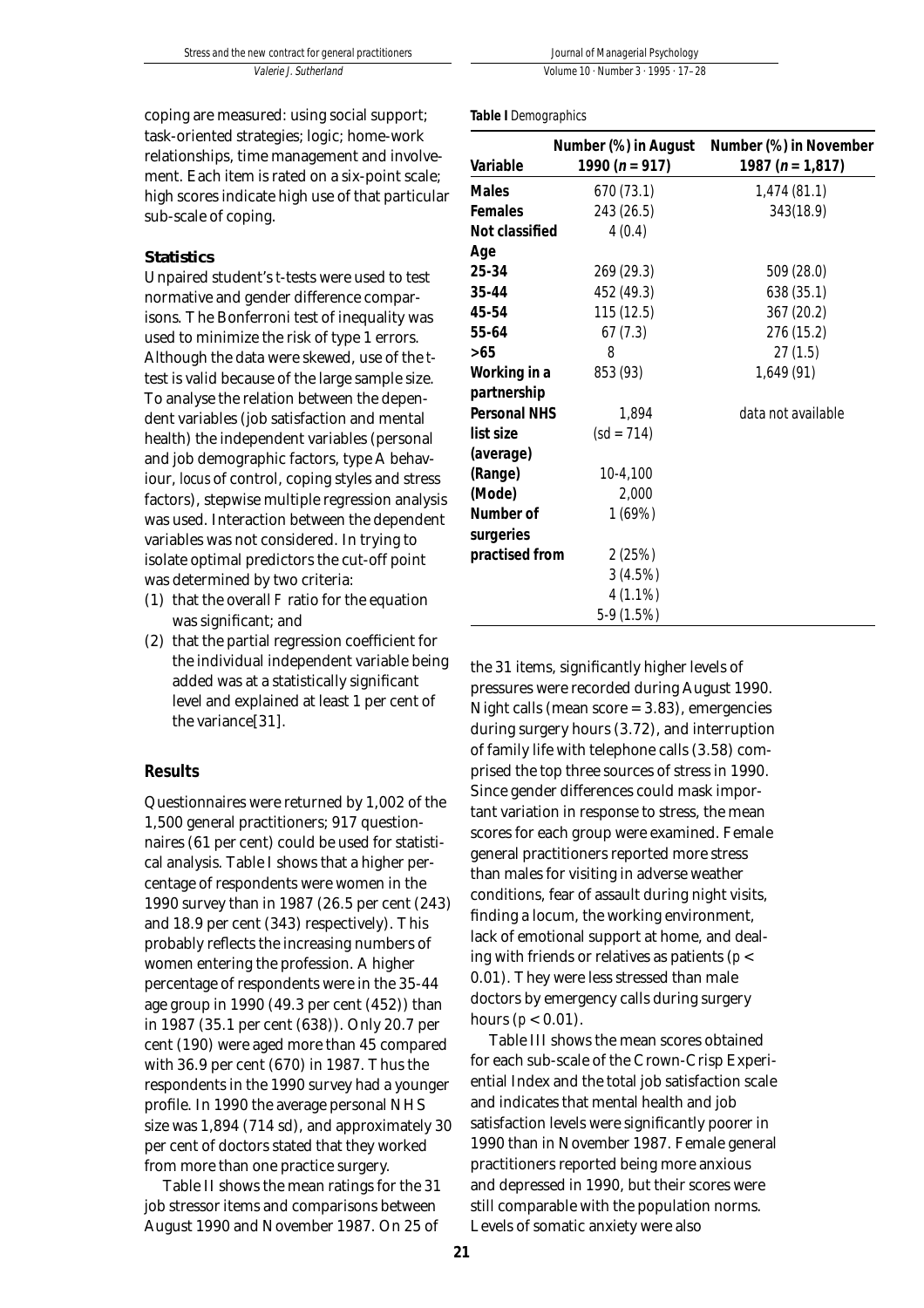#### **Table II** Mean score and sd ratings for job stressors in November 1987 and August 1990

|                                                          | *November 1987 |      |              | August 1990 |           |
|----------------------------------------------------------|----------------|------|--------------|-------------|-----------|
|                                                          | $(n = 1, 817)$ |      |              | $(n = 917)$ |           |
|                                                          | <b>Means</b>   | sd   | <b>Means</b> | sd          | t value   |
| Fear of assault during night visits                      | 1.77           | 1.10 | 1.88         | 1.17        | $2.4*$    |
| Visiting in extremely adverse weather conditions         | 2.27           | 1.13 | 2.19         | 1.24        | ns        |
| Adverse publicity by media                               | 2.01           | 1.16 | 2.46         | 1.21        | $9.4***$  |
| Increased demand by patients and relatives               | 2.15           | 0.95 | 2.65         | 1.04        | $12.5***$ |
| for second opinion from hospital specialists             |                |      |              |             |           |
| No appreciation of your work by patients                 | 1.81           | 0.90 | 2.18         | 0.99        | $9.8***$  |
| Worrying about patients' complaints                      | 2.47           | 1.21 | 2.64         | 1.14        | $3.5**$   |
| Finding a locum                                          | 2.03           | 1.16 | 1.97         | 1.17        | ns        |
| Twenty-four hour responsibility for patients' lives 2.39 |                | 1.14 | 2.94         | 1.34        | $11.2***$ |
| Taking several samples in a short time                   | 1.74           | 0.88 | 2.12         | 1.03        | $9.8***$  |
| Unrealistically high expectations by others              | 2.41           | 1.08 | 2.80         | 1.12        | $8.8***$  |
| of your role                                             |                |      |              |             |           |
| Coping with phone calls during night and                 | 3.32           | 1.12 | 3.58         | 1.22        | $5.5***$  |
| early morning                                            |                |      |              |             |           |
| <b>Night calls</b>                                       | 3.45           | 1.04 | 3.83         | 1.24        | $8.4***$  |
| Interruption of family life by telephone                 | 2.73           | 1.09 | 3.58         | 1.22        | $18.4***$ |
| <b>Emergency calls during surgery hours</b>              | 3.48           | 1.08 | 3.72         | 1.12        | $5.4***$  |
| Home visits                                              | 2.20           | 0.82 | 2.35         | 0.93        | $4.3**$   |
| Dealing with problem patients                            | 3.28           | 0.94 | 3.24         | 1.03        | ns        |
| Remaining alert when on call                             | 2.10           | 1.09 | 2.67         | 1.13        | $12.7***$ |
| Hospital referrals and paper work                        | 1.89           | 0.84 | 2.74         | 0.80        | $25.3***$ |
| <b>Conducting surgery</b>                                | 2.07           | 0.79 | 2.08         | 0.82        | ns        |
| Practice administration                                  | 2.12           | 0.93 | 2.69         | 1.07        | $14.3***$ |
| Arranging admissions                                     | 2.32           | 0.97 | 2.44         | 0.99        | $3.0*$    |
| Working environment (surgery set-up)                     | 1.64           | 0.87 | 2.03         | 1.04        | $10.3***$ |
| Time pressure                                            | 3.11           | 1.07 | 3.52         | 1.10        | $9.3***$  |
| Demands of your job on family life                       | 2.76           | 1.03 | 3.50         | 1.16        | $16.9***$ |
| Dividing time between your spouse and patients           | 2.37           | 1.07 | 3.22         | 1.26        | $18.3***$ |
| Demands of job on social life                            | 2.40           | 1.01 | 3.13         | 1.20        | $16.7***$ |
| Lack of emotional support at home, especially            | 1.67           | 1.00 | 1.87         | 1.17        | $4.6***$  |
| from spouse                                              |                |      |              |             |           |
| Daily contact with dying and chronically ill             | 2.13           | 0.90 | 2.07         | 1.00        | ns        |
| patients                                                 |                |      |              |             |           |
| Dealing with the terminally ill and their relatives      | 2.15           | 0.89 | 2.20         | 1.02        | ns        |
| Dealing with friends as patients                         | 2.23           | 1.10 | 2.45         | 1.06        | $5.0***$  |
| Dealing with relatives as patients                       | 2.17           | 1.20 | 2.38         | 1.26        | $4.3***$  |
|                                                          |                |      |              |             |           |

Notes:

Two-tailed tests significant at: \*\*\*  $p < 0.002$ ; \*\*  $p < 0.01$ ; \*  $p < 0.05$ . (polarity: high score = high stress) Source: [2]

significantly higher, but were still much lower  $(p < 0.001)$  than for the female population generally; this same pattern also emerged for the male doctors. However, male general practitioners continued to exhibit a much higher level of free floating anxiety than the normative population, as observed in 1987. Also, in 1987 male general practitioners

reported depression levels consistent with the normative population, but these were found to be significantly higher when measured in 1990.

An examination of the job satisfaction scale items indicates that doctors were less satisfied in 1990 than in 1987 with regard to the amount of responsibility given, variety in the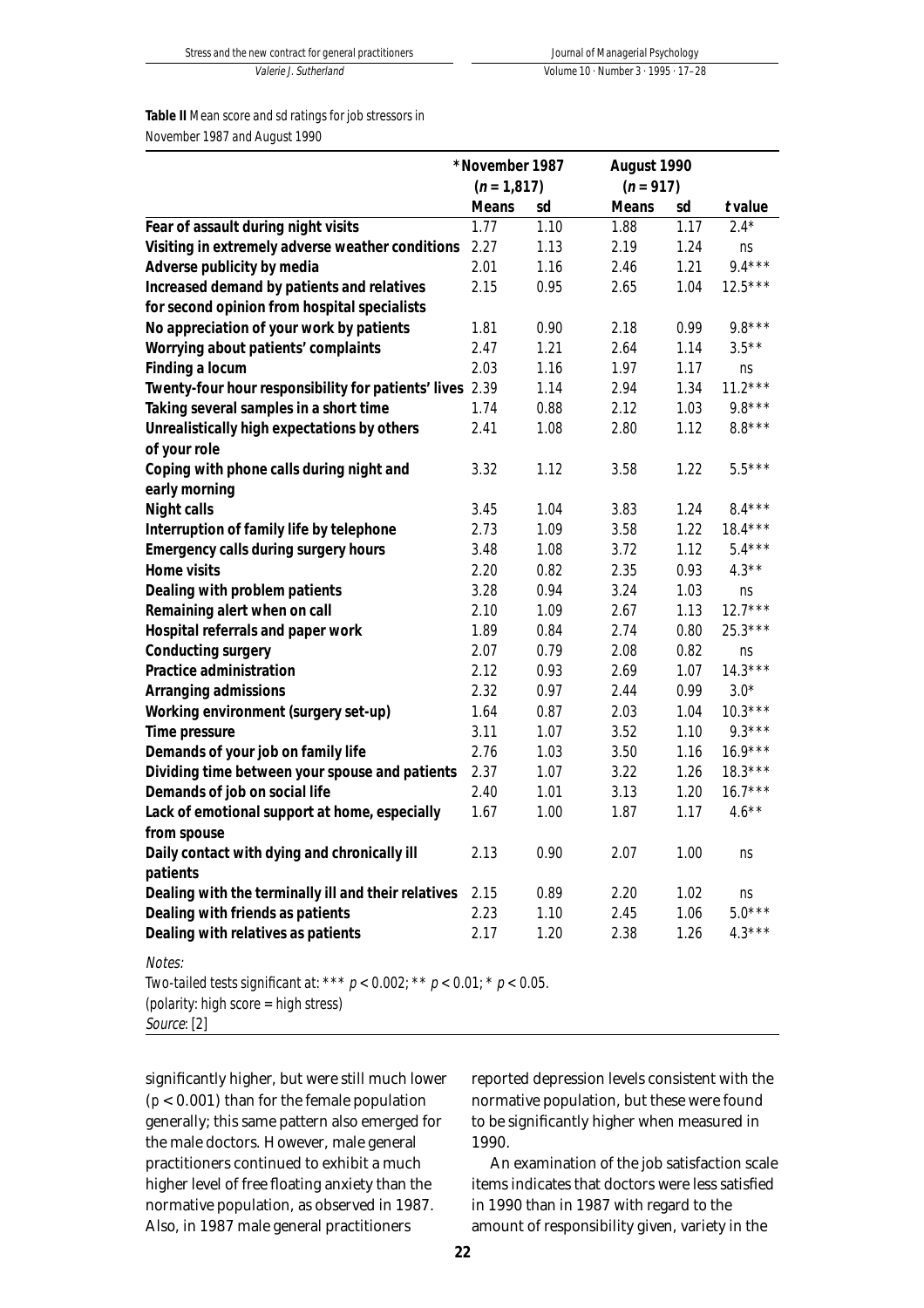## **Table III** Dependent variables and descriptive statistics: Crown-Crisp Experiential Index sub-scales[28] and the Warr et al.[29] ten-item job satisfaction scale (gender and normative comparisons)

|                          | 1987               |      |               | 1990                      |       |                | Population              |                    |      |                       |                         |
|--------------------------|--------------------|------|---------------|---------------------------|-------|----------------|-------------------------|--------------------|------|-----------------------|-------------------------|
|                          | No. of<br>subjects | Mean | (SE)<br>score | No. of<br>subjects scores | Mean  | (SE)<br>scores | t<br>value <sup>a</sup> | No. of<br>subjects | Mean | (SE)<br>scores scores | t<br>value <sup>b</sup> |
| Free floating<br>anxiety |                    |      |               |                           |       |                |                         |                    |      |                       |                         |
| Men                      | 1,439              | 3.7  | (0.08)        | 664                       | 4.76  | (0.13)         | $7.33***$               | 340                | 2.80 | (0.15)                | $9.34***$               |
| Women                    | 335                | 4.48 | (0.18)        | 241                       | 5.90  | (0.23)         | $3.78***$               | 415                | 5.40 | (0.17)                | 1.76                    |
| Somatic<br>anxiety       |                    |      |               |                           |       |                |                         |                    |      |                       |                         |
| Men                      | 1,439              | 2.36 | (0.06)        | 666                       | 3.12  | (0.10)         | $6.80***$               | 340                | 4.30 | (0.16)                | $7.00***$               |
| Women                    | 335                | 2.65 | (0.12)        | 237                       | 3.56  | (0.17)         | $4.67***$               | 415                | 5.70 | (0.16)                | $8.63***$               |
| Depression               |                    |      |               |                           |       |                |                         |                    |      |                       |                         |
| Men                      | 1,439              | 2.94 | (0.07)        | 662                       | 3.80  | (0.12)         | $7.12***$               | 340                | 3.20 | (0.12)                | $3.91***$               |
| Women                    | 335                | 3.37 | (0.13)        | 236                       | 4.02  | (0.16)         | $3.04**$                | 415                | 4.40 | (0.12)                | 1.87                    |
| Job satisfaction         |                    |      |               |                           |       |                |                         |                    |      |                       |                         |
| Men                      | 1,439              | 50.3 | (0.22)        | 667                       | 46.20 | (0.28)         | $10.99***$              |                    |      |                       |                         |
| Women                    | 336                | 52.8 | (0.40)        | 242                       | 48.40 | (0.40)         | $7.41***$               |                    |      |                       |                         |
| Notes:                   |                    |      |               |                           |       |                |                         |                    |      |                       |                         |

\*\*  $p < 0.01$ , \*\*\*  $p < 0.001$ 

acomparison of general practitioners' scores in 1987 and 1990

bcomparison of general practitioners' scores with that of normative population

high scores = poor mental health; high job satisfaction

Source: [2] (UK Sample of general practitioners)

job, physical conditions at work, amount of freedom to choose own methods of working, and recognition received for good work (*p* < 0.001). They were more satisfied with opportunities to use abilities, rate of pay, and hours of working (*p* < 0.001), a reverse of the 1987 findings. However, this should be interpreted with care because analysis of variance results also indicated that age  $(F = 5.33)$ ,  $p < 0.001$ , *df* = 3) and gender(*F* = 6.79,  $p < 0.01$ ,  $df = 1$ ) had an impact on reported total job satisfaction. For example, women were more satisfied than men, and those between the ages of 35 and 44 were less satisfied than those younger than 35 or aged 45 or over. Specifically, women were more satisfied with their hours of work  $(p < 0.01)$ , recognition ( $p < 0.001$ ), and freedom to choose methods of working  $(p < 0.001)$ .

## **Predicting stress outcomes**

To examine the relation between the dependent variables (free floating anxiety, depression, somatic anxiety and job dissatisfaction)

and the independent variables (personal and job demographics, type A behaviour, *locus* of control, coping style, and job stressors), stepwise multiple regression analyses were used.

#### **Job satisfaction**

Table IV shows the variables which accounted for 45 per cent of the variance: the main predictor (21 per cent) was the pressure associated with the demands of the job and patients' expectations. Other stressor sources included the stress of the organization structure and climate and the home-work interface. Low use of social support as a coping strategy was also related to reported job dissatisfaction and a significant difference in the reported use of social support as a stress coping strategy was observed between male and female doctors, with women more likely to use this method of coping than men; (mean scores 16.3 (sd 3.0) and 14.1 (sd 2.9) respectively, *p* < 0.001). Women doctors were also more likely than male doctors to use homework relationships as a way of coping with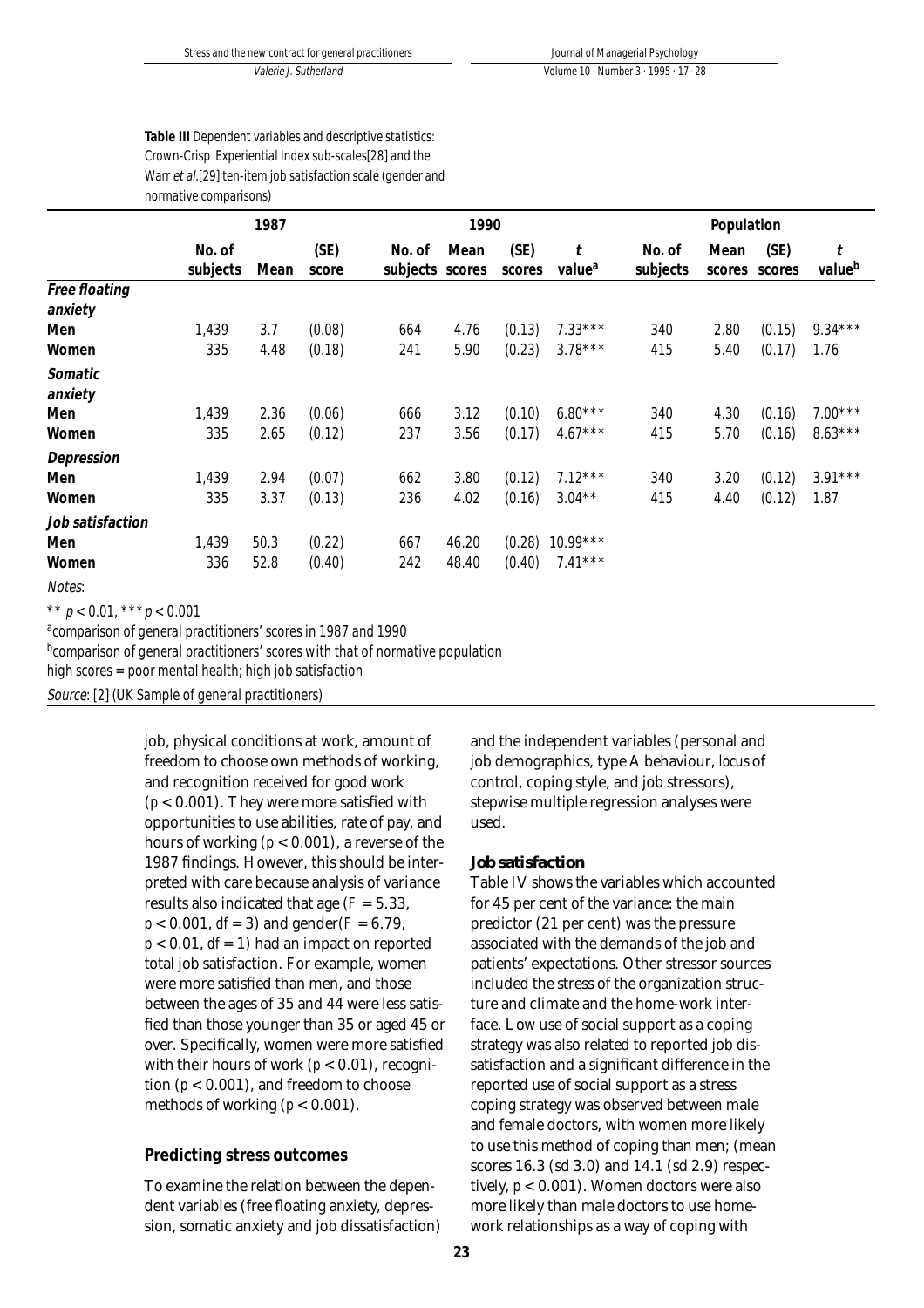**Table IV** Multiple regression analysis: predicting stressor outcomes, anxiety, depression, somatic anxiety and job satisfaction

| Dependent variable                                                                                                                                    | <b>Step</b>    | Independent variables                                                       | Beta    | <b>T</b> value | $\boldsymbol{P}$ | $R^2$ |
|-------------------------------------------------------------------------------------------------------------------------------------------------------|----------------|-----------------------------------------------------------------------------|---------|----------------|------------------|-------|
| Job satisfaction[29]                                                                                                                                  | 1              | Factor 1: demands of job and patients<br>expectations                       | $-0.30$ | $-9.37$        | <0.000           | 0.21  |
|                                                                                                                                                       | $\overline{2}$ | Stress: organization structure and<br>climate (OSI)                         | $-0.20$ | $-4.57$        | < 0.000          | 0.07  |
|                                                                                                                                                       | 3              | Social support - coping strategy                                            | 0.24    | 8.79           | < 0.000          | 0.06  |
|                                                                                                                                                       | 4              | Factor 4: home-work interface                                               | $-0.29$ | $-7.58$        | <0.000           | 0.03  |
|                                                                                                                                                       | 5              | Stress: home-work interface (OSI)                                           | 0.27    | 6.35           | <0.000           | 0.02  |
|                                                                                                                                                       | 6              | Number of surgeries practised from                                          | $-0.17$ | $-6.14$        | <0.000           | 0.02  |
|                                                                                                                                                       | $\overline{7}$ | Stress: career and achievement (OSI)                                        | $-0.22$ | $-5.14$        | <0.000           | 0.02  |
|                                                                                                                                                       | 8              | Factor 3: practice administration<br>routine medical                        | $-0.14$ | $-4.23$        | <0.000           | 0.01  |
| Anxiety                                                                                                                                               | 1              | Factor 1: role stress (OSI)                                                 | 0.22    | 5.90           | < 0.000          | 0.14  |
|                                                                                                                                                       | $\overline{2}$ | Factor 1: demands of job and patient<br>expectations                        | 0.17    | 4.44           | < 0.000          | 0.04  |
|                                                                                                                                                       | 3              | Gender                                                                      | 0.14    | 4.38           | < 0.000          | 0.02  |
|                                                                                                                                                       | 4              | Factor 3: practice admin/routine medical                                    | 0.16    | 4.33           | < 0.000          | 0.02  |
|                                                                                                                                                       | 5              | Number of surgeries practised from                                          | 0.10    | 3.08           | < 0.002          | 0.01  |
|                                                                                                                                                       | 6              | Involvement - coping strategy                                               | $-0.13$ | $-4.01$        | < 0.001          | 0.01  |
|                                                                                                                                                       | 7              | Type A behaviour                                                            | 0.11    | 3.59           | < 0.001          | 0.01  |
| Depression                                                                                                                                            | 1              | Factor 1: demands of job and patient<br>expectations                        | 0.28    | 8.23           | < 0.000          | 0.13  |
|                                                                                                                                                       | 2              | Home-work interface stress (OSI)                                            | 0.24    | 7.02           | < 0.000          | 0.05  |
|                                                                                                                                                       | 3              | Social support - coping strategy                                            | $-0.18$ | $-5.56$        | < 0.000          | 0.03  |
| Somatic anxiety                                                                                                                                       | 1              | Factor 1: demands of job and patient<br>expectations                        | 0.23    | 6.08           | < 0.001          | 0.12  |
|                                                                                                                                                       | $\overline{2}$ | Home-work interface stress (OSI)                                            | 0.15    | 4.23           | < 0.000          | 0.03  |
|                                                                                                                                                       | 3              | Factor 3: practice administration<br>medical administration                 | 0.12    | 3.29           | < 0.001          | 0.01  |
| Notes:                                                                                                                                                |                |                                                                             |         |                |                  |       |
| Job satisfaction. $R^2 = 0.446$ , $F = 77.35$ , $df^* = 8.766$ , $p < 0.001$ .<br>Anxiety. $R^2 = 0.24$ , $F = 36.2$ , $df^* = 7.767$ , $p < 0.001$ . |                |                                                                             |         |                |                  |       |
| Depression. $R^2$ = 0.208, $F$ = 68.56, $df^*$ = 3,771, $p$ < 0.001.                                                                                  |                |                                                                             |         |                |                  |       |
| Somatic anxiety. $R^2$ = 0.156, $F$ = 46.46, $df^*$ = 8,766, $p$ < 0.001.                                                                             |                |                                                                             |         |                |                  |       |
|                                                                                                                                                       |                | * df may vary from total sample size because of non-response to a question. |         |                |                  |       |

stress (i.e. support from the home environment, hobbies and outside interests) (mean scores 16.4 (sd 3.1) and 15.6 (sd 3.4) respectively *p* < 0.001). Finally, practice from more than one surgery emerged as a minor predictor of job satisfaction; job satisfaction levels decreased as the number of practice premises increased.

#### **Anxiety**

Seven variables accounted for 24 per cent of the variance on free floating anxiety, including role stress, the demands of the job and

patients' expectations and practice administration. Other minor predictors included gender (high anxiety scores were associated with female doctors; this is consistent with normative data comparisons) and the type A coronary-prone style of behaviour (a high type A behaviour pattern was associated with high levels of anxiety). The distribution of TAB among general practitioners was consistent with population norms (mean scores 50.3 (sd 7.4) and 51.86 (sd 7.6) respectively): no gender difference was observed. Finally, low use of "involvement" as a coping strategy was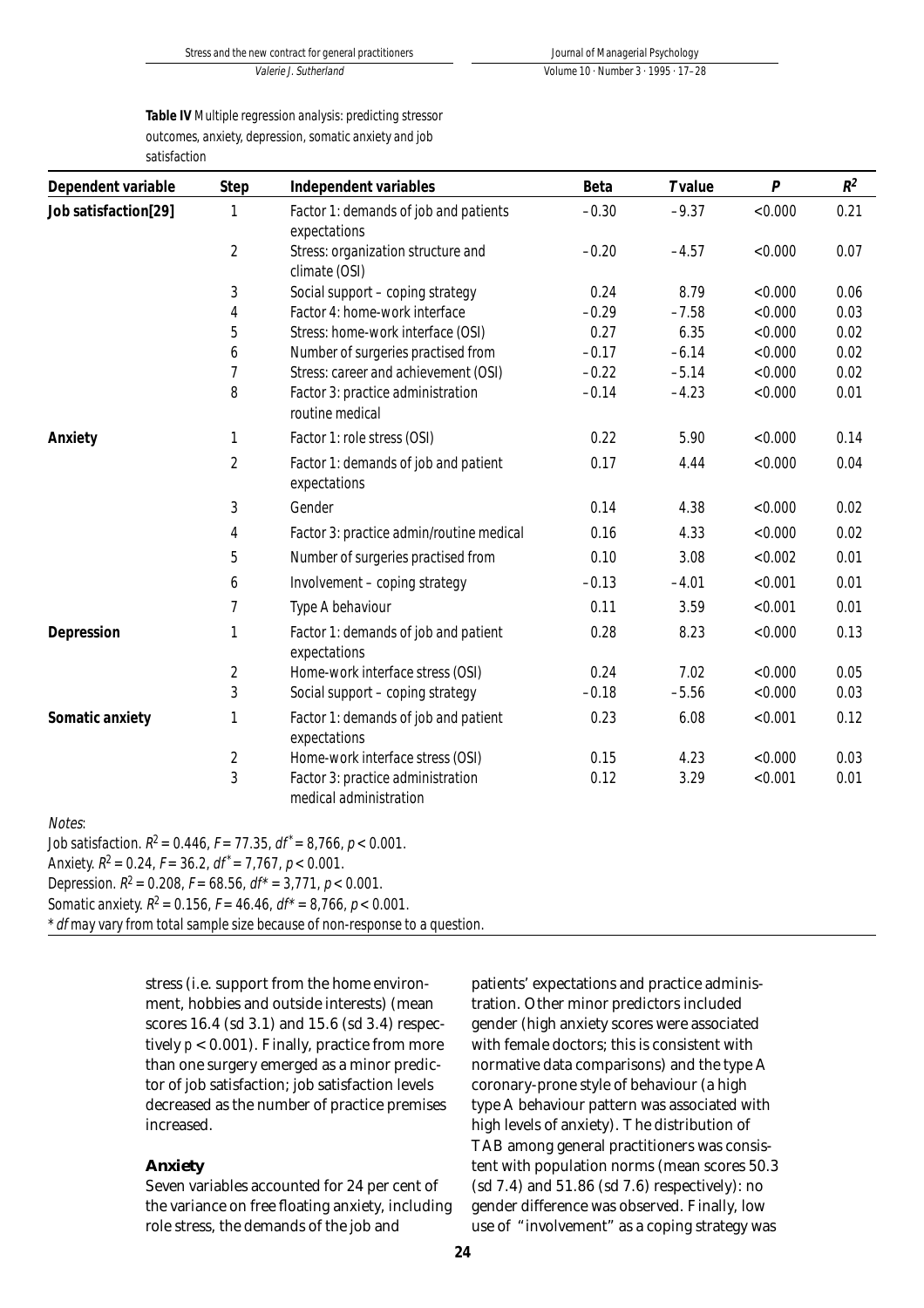also related to high anxiety levels. Involvement means becoming involved and committed to the issues that cause one pressure and coping with them by being aware of the reality of the problem. Analysis showed that general practitioners were significantly less likely to use "involvement" as a coping strategy than the normative population (mean scores 22.5 (sd 3.1) and 23.2 (sd 3.43) respectively, *p* < 0.001): no gender differences existed. Again, number of surgeries practised from emerged as a minor predictor variable. Doctors who operated from more than one surgery were more likely to exhibit higher levels of free floating anxiety.

## **Depression**

Table IV shows two significant stressor predictors of reported levels of depression, including the demands of the job and patients' expectations and the stress of the home-work interface. Low usage of social support as a source of coping was also associated with high levels of depression. Together, these three variables explained 21 per cent of the variance.

#### **Somatic anxiety**

Table III indicated that the levels of somatic anxiety among general practitioners were significantly lower than in the general population. Three stressor factors emerged as significant predictors of somatic anxiety accounting for 16 per cent of the variance, including the demands of the job and patients' expectations, the stress of the home-work interface and practice administration and routine medical work.

#### **Managing stress – what can be done?**

The purpose of this survey was to examine the impact of the new contract on general practitioners. While it is necessary to acknowledge the limitations of the research (data collection was all self-report, and the research design was cross-sectional rather than longitudinal), the results suggest that higher levels of stress were being reported, together with deterioration in wellbeing, in 1990 compared with 1987 (that is, job dissatisfaction, and increased levels of anxiety and depression were recorded). However, both gender and age differences were noted and these should be taken into account in the planning of stress management activities.

Three main stressor themes emerged, including:

- (1) The pressure of the demands of the job and patients' expectations, (including fear of assault during night visits, worry about complaints, the high expectations of patients and adverse publicity in the media). Doctors felt that their patients had not been fully informed about the changes required to fulfil the terms of the new contract and this caused unnecessary conflict between patient and doctor, especially for call-out arrangements.
- (2) Role stress which was due to the conflict between the job task and the new role demands, and role ambiguity which accompanied the extensive changes, including the issue of making mistakes and being highly visible. Doctors tended to report that they no longer felt in control of the events which had an impact on their ways of working.
- (3) The stress associated with the changes to the organization climate and structure; these included the perception of both the NHS and the practice as the organization, and thus the impact was at both macro and micro levels. Issues such as lack of consultation and communication; mundane administration work; insufficient resources including staff shortages; and lack of feedback about performance were common sources of stress in this category.

These findings indicate that it is necessary to tackle stress at more than one level in order to be effective.

## **Stress management at the level of the individual**

At an individual/team level general practitioners have begun to acknowledge the need to help the individual cope with the strains and pressures of work. At both district and practice levels, stress management workshop activities have been organized using both internal and external facilitators. Usually this involves the preparation and feedback of individual stress profiles (identifying strengths and weaknesses) on the basis of which the individual is able to prepare a personal action plan. Typically this might include:

• balanced lifestyle/improved health and fitness (exercise, diet, reduced use of alcohol/cigarette smoking, etc.), avoiding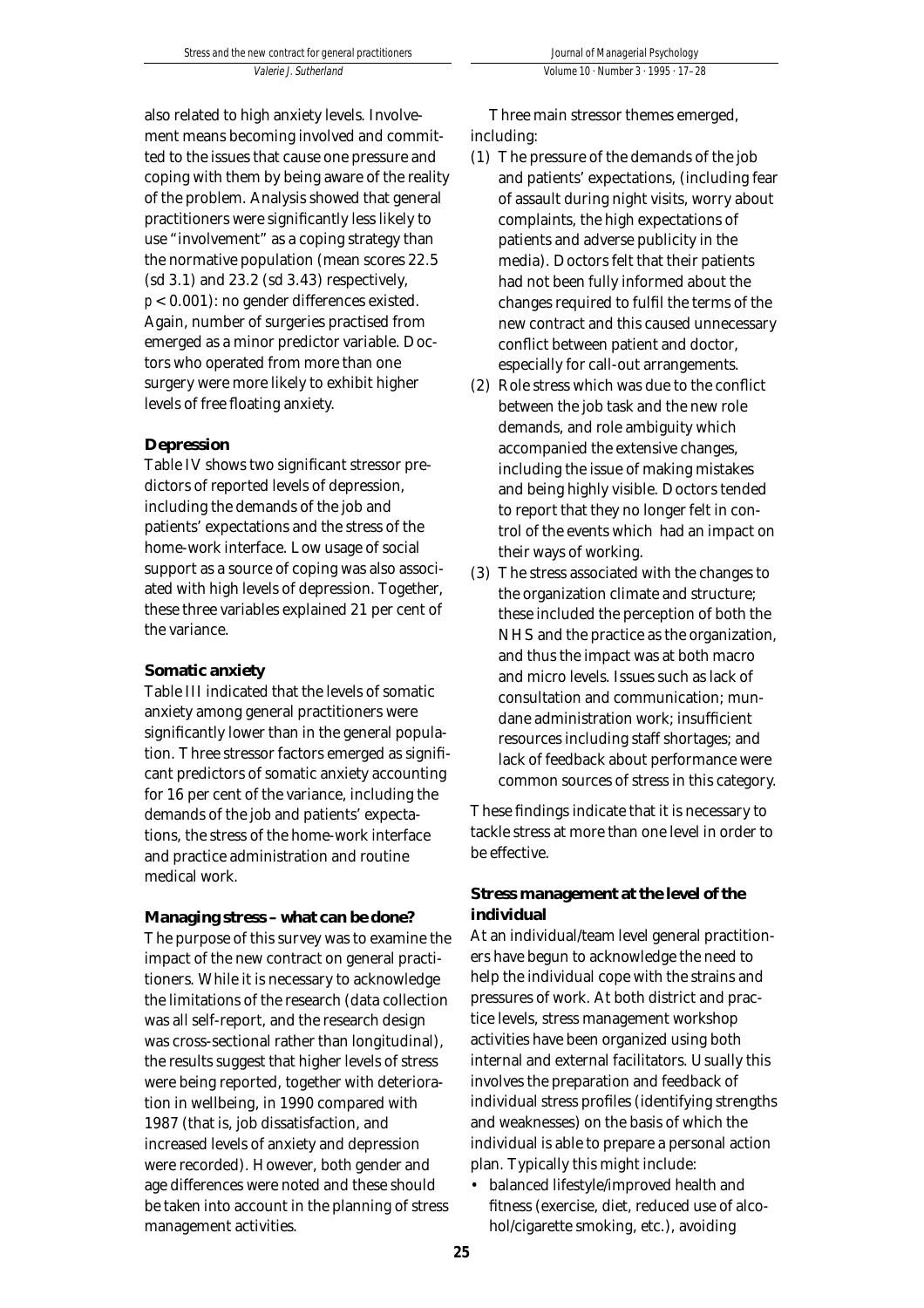addictions and the importance of leisure and hobbies;

- assertiveness training (recognizing the differences between assertion, submission and aggression);
- time management (balancing and managing time, work and home, and environmental conditions more effectively); recognizing the difference between efficiency and effectiveness. Training in the effective management of meetings has also been a beneficial time management activity;
- team building/effective team working;
- relaxation training (breathing techniques, meditation) to minimize the impact of stress arousal and benefits of gaining control in a potentially stressful situation;
- the management of type A coronary-prone behaviour (learning to change certain aspects of behaviour to reduce the hostility, speed and impatience aspects of TAB and learning to delegate);
- the decision to hold more formal and informal small group discussion sessions on issues which have an impact on the effectiveness of the practice, the partners, and the practice staff. This provides an opportunity to improve support networks for general practitioners. In some practices this has been extended to include social/leisure activities.

As a group, many doctors within certain practice surgeries have recognized the importance of social support. Indeed, this variable emerged as a significant predictor of both job satisfaction and depression among general practitioners. Since the women doctors were observed to use social support as a stress coping strategy and exhibited a better degree of psychological wellbeing and satisfaction than the male doctors, this is an area worthy of more attention. Simply making an effort to meet regularly, either socially and/or professionally, to discuss the issues that might impact on performance or the wellbeing of practice partners, provides the basis of a social support network. More formally, group or area forums would also facilitate this. Only when doctors meet and sit down to discuss their concerns do they begin to realize the extent of their isolation from their peers during day-to-day general practice activities. Indeed, attendance at a stress management workshop often provides the impetus for the initiation of a social support network, particularly if the group adopts a "buddy" system to help one another to achieve a personal action plan.

## **Stress management at the level of the organization**

Small sample in-depth investigations by Myerson[24,32,33] show some attempt to cope with stress by reorganization at a single practice level. Many general practitioners have eliminated the need to become involved in practice administration, paper work and the management of other people and systems, by employing a practice manager, and/or maximizing the use of new technology and computerized record-keeping systems. These, of course, can bring other forms of stress which should not be overlooked. Indeed, to share the costs of these new ways of working effectively, it often means that general practitioners are required to form larger and larger practices, or work from multiple surgeries. Again, this can bring added problems, associated with team working and relationships at work. In fact, the results of this survey clearly indicate that working from more than one surgery has an adverse impact on psychological wellbeing. For these reasons, the introduction of organizational change as a stress management strategy requires careful planning and introduction.

It is not surprising that Myerson[24] found that doctors are likely to use avoidance and evasion techniques when confronted by the difficulties of making changes. However, awareness of the detrimental nature of these maladaptive coping techniques should help to provide some motivation in seeking out more positive ways of dealing with stress.

Help is available for doctors working in group practice, where the workload is high and relationships are impoverished. Interpersonally, strategies such as effective team development/team building can help to alleviate or eliminate stress. It is acknowledged that a team can accomplish much more than the sum of its individual members (and provide a social support network). Effective team-work requires clear objectives, sound procedures, agreed goals, support and trust, appropriate leadership, co-operation rather than conflict. Partnership and staff relationship problems can be addressed by effective team-work, and the workload can be allocated in a democratic manner. Other organizational strategies might include the provision of equipment to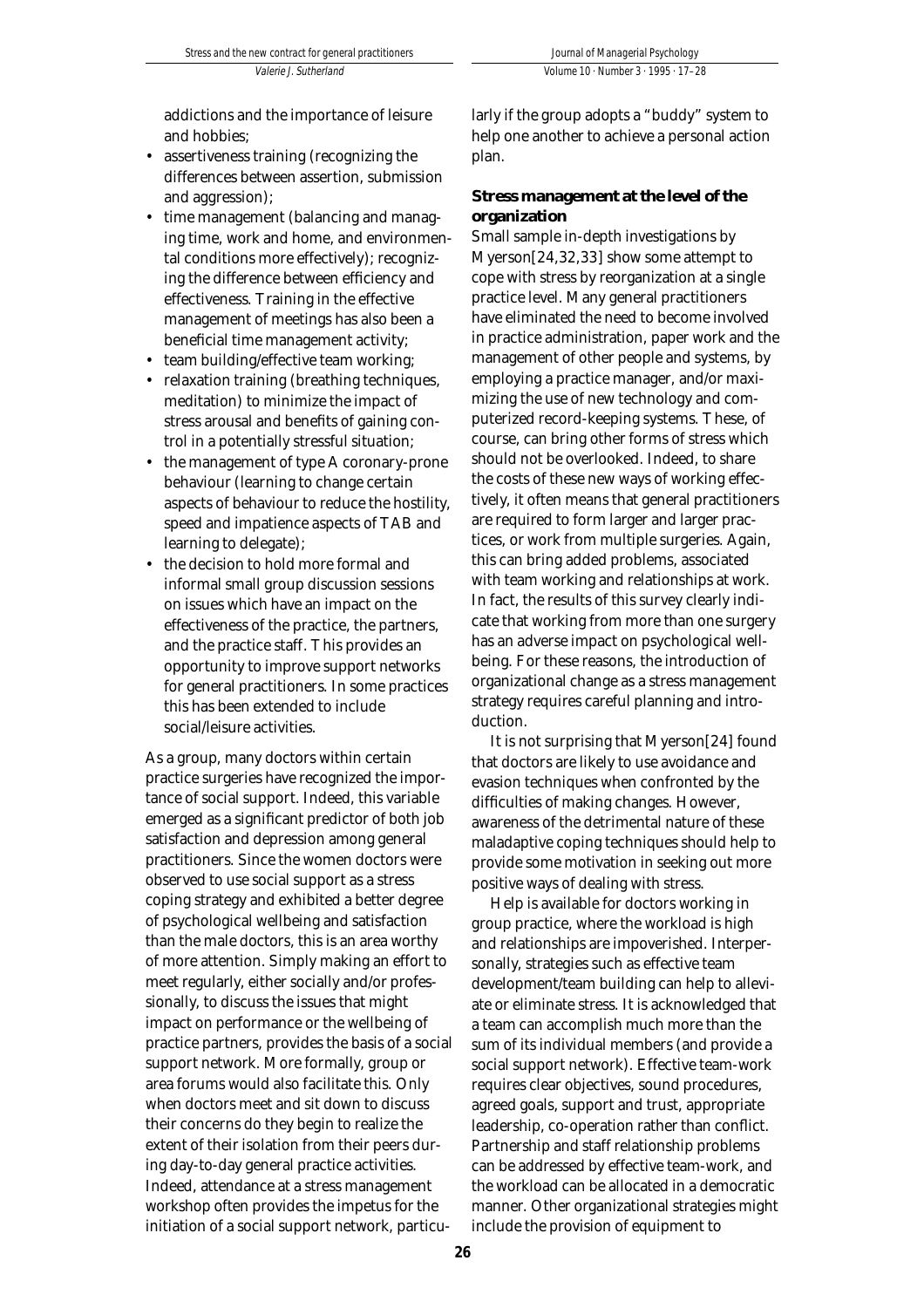improve the safety of doctors on call (mobile phone/radio alarm/car alarm).

At a macro-organizational level, stress management can operate by seeking to eliminate or minimize problems. At the highest level (e.g. NHS or FHSA), the general practice model should be re-examined in consultation with those working in general practice. Resistance to change is minimized when an environment of trust and shared commitment is encouraged. General practitioners need to be involved in the decisions and actions which affect them. The concepts of team management could be used at this macro level to examine models of job design, methods of working and the use of new technology, etc.

The communication of a more realistic message to patients regarding their expectations of the general practice doctor would also seem to be necessary. It is suggested that the recent changes to empower "the customer" may have swung too far in the favour of the patient to the detriment of effective general practice, but this proposition requires further investigation. Organizational interventions take time to implement, and so one might consider the introduction of a counselling service and/or an employee assistance programme to help general practitioners and their staff. Some groups and authorities have already adopted these initiatives; others need to be encouraged and helped. However, it is also necessary that general practitioners are encouraged to use these services. This means that a clear message should be delivered, which endorses the view that stress is an acceptable and important topic for discussion. Recognizing problems and dealing with them positively and proactively is the most cost-effective way forward in the management of stress.

#### **Conclusion**

Change will continue in the working life of the general practitioner. Most general practitioners would accept that some degree of stress is inevitable for people working in any responsible profession and can be a spur to improved performance. However, it is unacceptable to deny that a problem exists, to turn a blind eye to the numbers of doctors who are leaving the profession or general practice. One general practitioner described this as a "milieu of stress and threat, with some seeking early retirement, some new careers, within a climate of falling job applications into practice life". It must be acknowledged that stress is inevitable, distress is not. Stress management at the level of the individual, the team and the organization can provide tremendous benefits if a controlled, integrated programme is implemented. Informal and progressive general practitioners have taken the initiative to help themselves, but some larger-scale programmes, with evaluation studies, are required in order to document and evaluate the benefits of stress management for general practitioners.

#### **References**

- 1 Bissel, L. and Jones, R.W., "The alcoholic practitioner: a survey", American Journal of Psychiatry, Vol. 133, 1976, p. 1142.
- 2 Cooper, C.L., Faragher, B. and Rout, U., "Mental health, job satisfaction and job stress among general practitioners", British Medical Journal, Vol. 298, 1989, pp. 366-70.
- 3 Howie, J.G.R., Porter, A.M.D. and Forbes, J.F., "Quality and the use of time in general practice: widening the discussion", British Medical Journal, Vol. 298, 1989, pp. 1008-10.
- 4 Makin, P.J., Rout, U. and Cooper, C.L., "Job satisfaction and occupational stress in general practitioners: a pilot study", Journal of the Royal College of General Practitioners, Vol. 38, 1988, pp. 303-06.
- 5 Mechanic, D., "General practice in England and Wales: its organization and future", New England Journal of Medicine, Vol. 279, 1968, pp. 680-89.
- 6 Morrell, D.C., Evans, M.E. and Roland, M.O., "The 'five minute' consultation: effect of time constraint on clinical content and patient satisfaction", British Medical Journal, Vol. 292, 1986, pp. 870-73.
- 7 Murray, R.M., "The health of doctors. A review", Journal of the Royal College of Physicians, Vol. 12 No. 5, 1978, pp. 403-15.
- 8 Myerson, S., "Under stress?", The Practitioner, Vol. 234, 1990, pp. 973-4.
- 9 Porter, A.M.D., Howie J.G.R. and Levinson, A., "Measurement of stress as it affects the work of the general practitioner", Family Practice, Vol. 2 No. 3, 1985, pp. 136-46.
- 10 Porter, A.M.D., Howie, J.G.R. and Levinson, A., "Stress and the General Practitioner", in Payne, R. and Firth-Cozens, J. (Eds), Stress in Health Professionals, John Wiley, Chichester, 1987, pp. 45-70.
- 11 Scheiber, S.C., "Stress in physicians", in Payne R. and Firth-Cozens , J. (Eds), Stress in Health Professionals, John Wiley, Chichester, 1987, pp. 23-44.
- 12 Sutherland, V.J. and Cooper, C.L., Understanding Stress. A Psychological Perspective for Health Professionals, Chapman & Hall, London, 1990, pp. 165-224.
- 13 Working for Patients (Cmnd 555), HMSO, London, 1989.